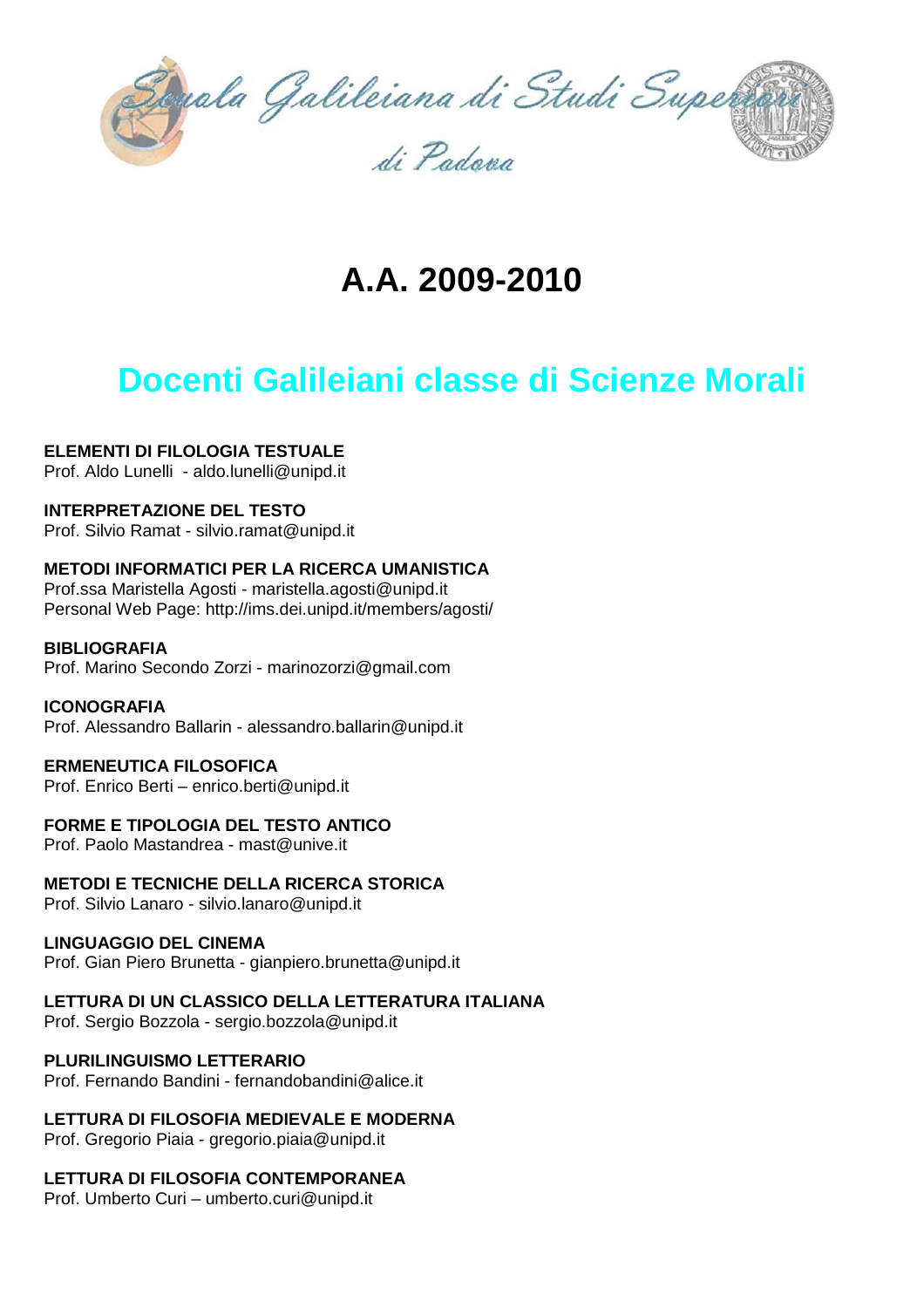## **STORIOGRAFIA ANTICA**

Prof.ssa Alessandra Coppola - alessandra.coppola@unipd.it

### **LETTURA DI UN CLASSICO DELL'ANTICHITA'**

Prof. Gianluigi Baldo - gianluigi.baldo@unipd.it

## **LETTURA DI STORIOGRAFIA MODERNA E CONTEMPORANEA**

Prof.ssa Adelisa Malena - adelisa.malena@unive.it

## **LETTURE DI MICROCOMPARAZIONE**

Prof. Giorgio Cian – giorgio.cian@unipd.it

### **DIRITTO INTERNAZIONALE**

Prof.ssa Maria Laura Picchio Forlati - picchioforlati@giuri.unipd.it

# **Docenti Galileiani classe di Scienze Naturali**

## **ANALISI**

Prof. Matteo Novaga – novaga@math.unipd.it

### **CALCOLO I**

Prof. Franco Cardin - cardin@math.unipd.it Personal Web Page: http://www.math.unipd.it/~cardin

### **MODELLI PROBABILISTICI**

Prof. Michele Pavon - pavon@math.unipd.it Personal Web Page: http://www.math.unipd.it/~pavon/

### **TERMODINAMICA**

Prof. Antonio Saggion - saggion@pd.infn.it

**MECCANICA**  Prof. Furio Bobisut - bobisut@pd.infn.it

## **MODELLI DI FORME NATURALI**

Prof. Andrea Rinaldo - andrea.rinaldo@unipd.it

## **FISICA DELLA MATERIA CONDENSATA**

Prof. Flavio Toigo - flavio.toigo@unipd.it; toigo@pd.infn.it

### **CHIMICA**

Prof. Maurizio Casarin - maurizio.casarin@unipd.it

## **TEORIA DELLA MISURA e PROBABILITA' 1**

Prof. Giuseppe De Marco - gdemarco@math.unipd.it

## **TEORIA DELLA MISURA e PROBABILITA' 2**

Prof. Paolo Guiotto - parsifal@math.unipd.it Personal Web Page: http://www.math.unipd.it/~parsifal/

## **ASPETTI MOLECOLARI DEI MECCANISMI BIOLOGICI**

Prof. Giuseppe Zanotti - giuseppe.zanotti@unipd.it Personal Web Page: http://tiresia.bio.unipd.it/zanotti; http://www.vimm.it/Research/Groups/Zanotti

## **FISICA STATISTICA**

Prof. Roberto Onofrio - onofrio@pd.infn.it